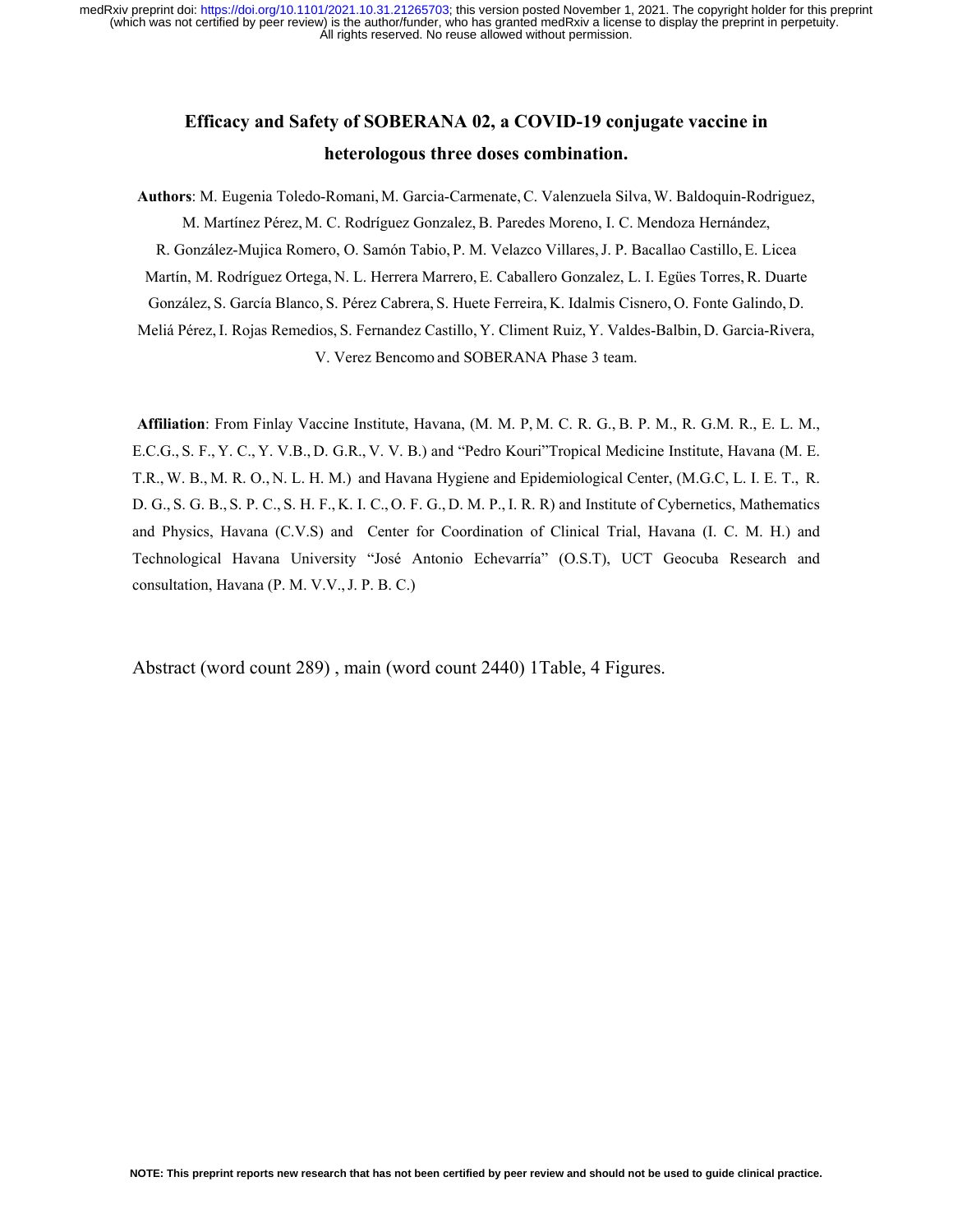### **ABSTRACT**

**Background**: SOBERANA 02 is a COVID19 conjugate vaccine (recombinant RBD conjugated to tetanus toxoid). Phase 1 and 2 clinical trials demonstrated its high immunogenicity, promoting neutralizing IgG together with specific T-cell response. A third dose of SOBERANA Plus (SARS-CoV-2 RBD-dimer) further increased the specific anti-RBD neutralizing antibodies.

**Methods**: In a randomized, double-blinded, placebo-controlled, phase 3 trial we randomly assigned 44 031 participants, aged 19-80 years to three groups in a 1:1:1 ratio to receive 28 days apart either a) two doses of 25 μg SOBERANA 02, or b) two doses of 25 μg SOBERANA 02 followed by a third dose of 50 μg SOBERANA Plus, or c) two doses of placebo. Reported study endpoints are vaccine efficacy (VE) evaluated through laboratoryconfirmed symptomatic COVID-19 cases and safety. During the trial, the SARS CoV-2 isolates in Havana were predominantly ( $\beta$ , 74.0 %) and shift gradually to  $\delta$  (100%). **Results**: Two doses of SOBERANA 02 protects against symptomatic COVID-19: 43 cases in the two-dose group (14 371) vs. 155 in the placebo group (14 403), VE 71.0%, adjusted (CI 95%58.9-79.1). The heterologous three dose combination with SOBERANA Plus protected against symptomatic COVID-19: 15 cases in the vaccine groups (13 833) vs. 155 in the placebo group (14 303), VE 92.4%, adjusted (CI 95% 86.9-95.6%). For two-dose schedule VE against severe COVID-19 was 63.0% and for death 59.0%; for heterologous

three-dose schedule, 100% in both cases.

**Conclusions:** This is the first phase 3 study of a three-dose, heterologous vaccine combination against SARS-CoV-2. Two doses of the conjugate vaccine SOBERANA 02 was safe and attained efficacy of 71.0% in adult's population 19-80 y/o; incorporating SOBERANA Plus after two doses of SOBERANA 02, increased efficacy from 71.0 % to 92.4% (Clinical Trials IFV/COR/09 number, RPCEC00000354.)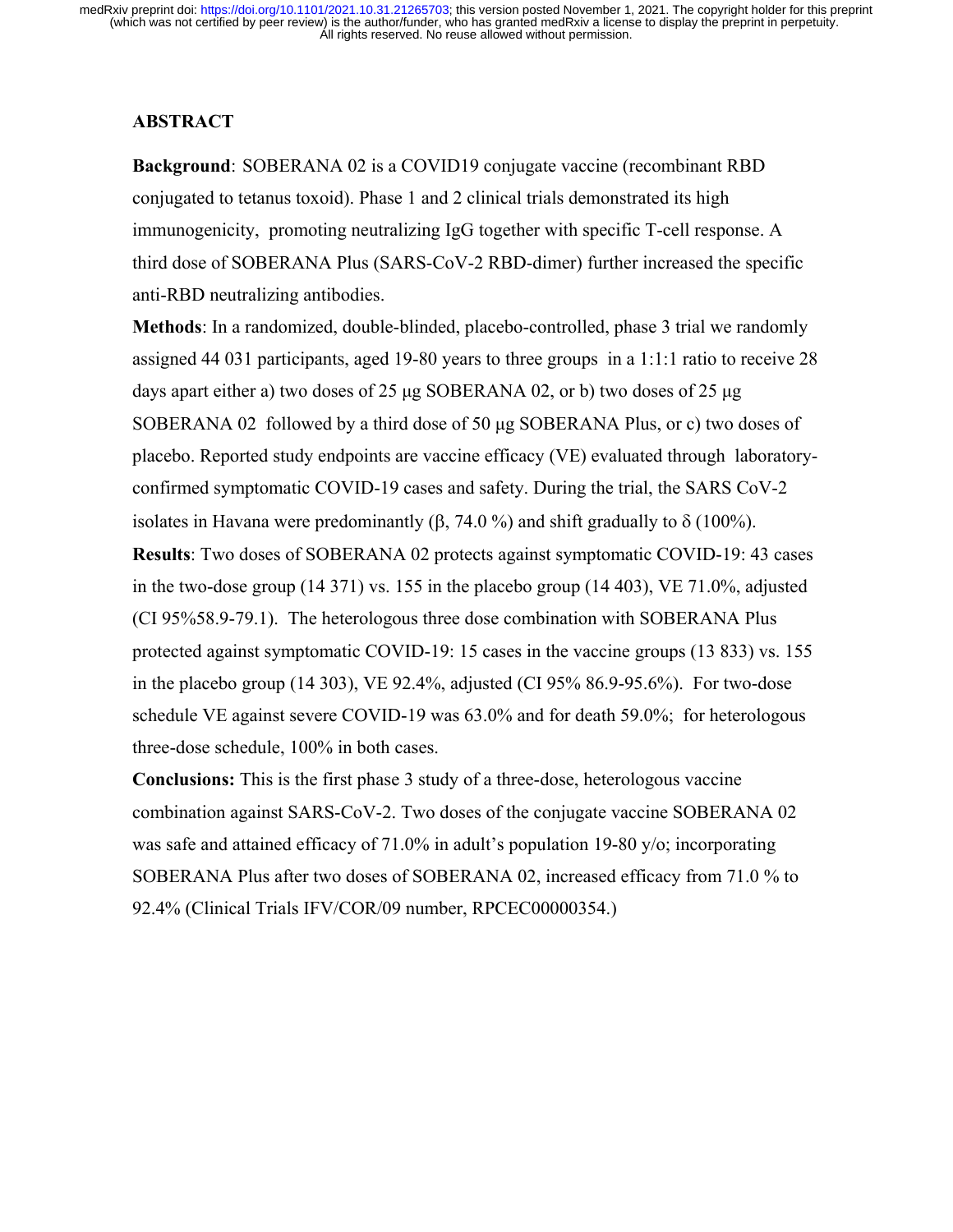### **Introduction**

Vaccination represents the main tool in the fight against COVID-19 pandemic. The speed of vaccination is critical to control the emergency and spreading of new virus variants. [1] SOBERANA 02 is the first conjugated vaccine developed for SARS CoV-2. The antigen is the recombinant receptor binding domain (RBD) protein conjugated chemically to tetanus toxoid (TT) in a molar ratio 6/1.[2] The development of protein-polysaccharide conjugation technology in the 1980s furnished safe, highly immunogenic novel pediatric vaccines against *Haemophilus influenzae* type b [3]. Other conjugate vaccines based on carbohydrate antigens are in use in pediatric population for *Neisseria meningitidis* and *Streptococcus pneumoniae* [4, 5, 6, 7]. None is for SARS CoV-2 prevention.

A single dose of SOBERANA Plus is an excellent booster of natural immunity in convalescent [8] through a mechanism named hybrid immunity [9]. In a phase 1 and 2a clinical trials, two doses of SOBERANA 02 induced neutralizing antibodies and B and Tcell memory with a typical IFN $\gamma$  secretion, Th1 pattern.[10] SOBERANA Plus-as third dose- significantly increased neutralizing anti-RBD IgG. These results were confirmed in a phase 2b clinical trial, paving the way to launch the phase 3 trial.

This phase 3 trial (IFV/COR/09 number, RPCEC00000354) evaluates the safety and efficacy of two immunization regimes: a) two doses of SOBERANA 02 and b) its heterologous combination with SOBERANA Plus as the third dose. These are the results of the final analyses.

#### **Methods**

### **Study Design, Oversight and Ethics**

A double-blind, randomized, placebo-controlled, stratified, case-driven phase 3 clinical trial recruited adult participants in medically stable condition from 48 sites in eight Havana municipalities. Participants recruited from March 8 to March 31, 2021 by community family doctors provided written informed consent. The trial adheres to the principles of the Helsinki's Declaration and to the Good Clinical Practice guidelines of the International Council for Harmonization. The Central Research Ethics Committee from the Cuban Ministry of Health was *ad hoc* appointed for this trial. They approved the protocol (Clinical Trials IFV/COR/09 number, RPCEC00000354) and the consent forms. (Details on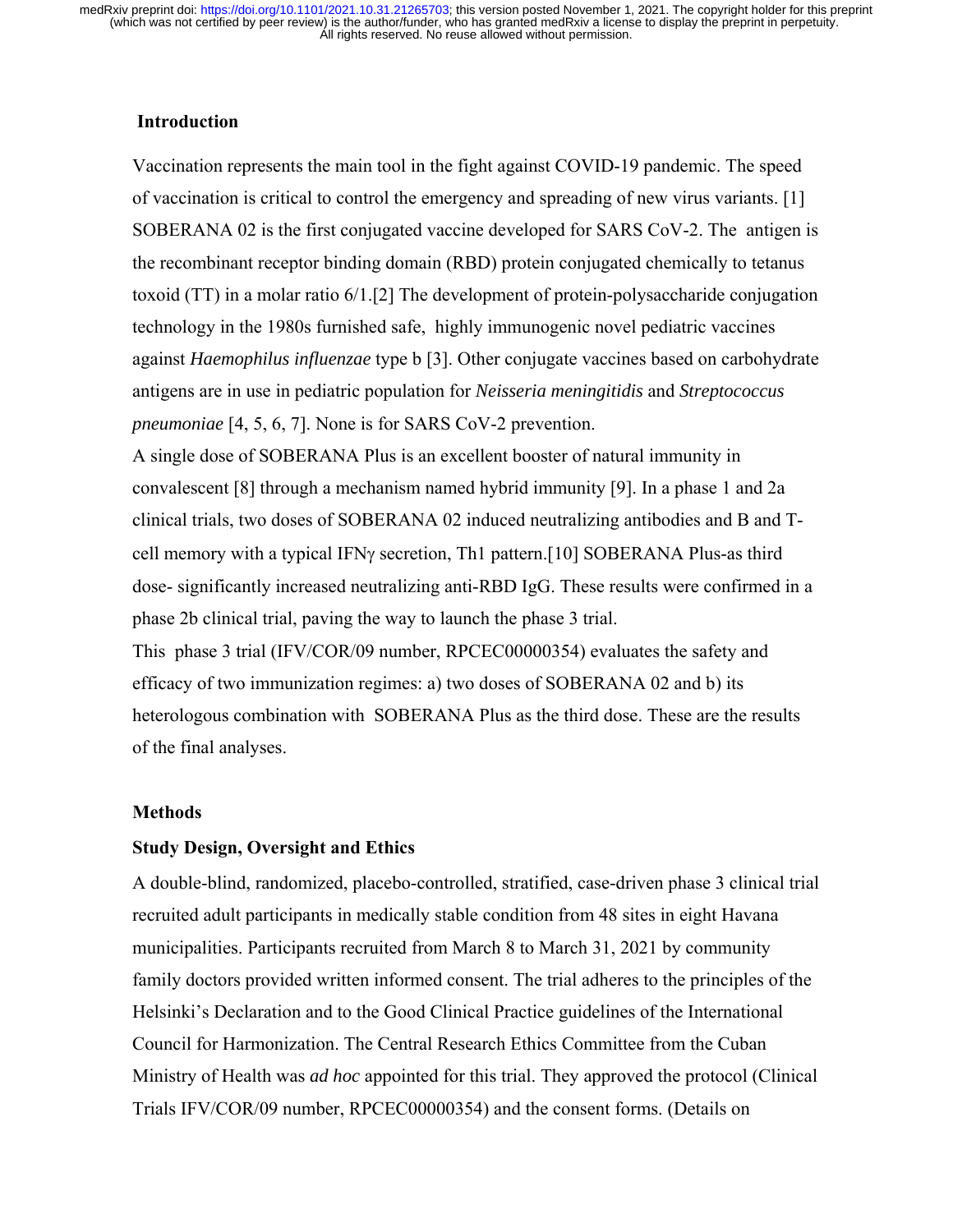procedures are provided in the protocol and Supplementary Information (SI) available upon publication).

The Cuban National Center for the Coordination of Clinical Trials (CENCEC) monitored the trial in terms of adherence to the protocol and Good Clinical Practice as well as data accuracy. An unblinded independent data and safety monitoring board (IDSMB) continuously monitored safety and conducted interim analysis (IA). The trial was designed, conducted and sponsored by The Finlay Vaccine Institute. Data analysis and interpretation were performed by the research team. The SOBERANA 02 team collected data and contributed to their interpretation.

### **Participants, randomization and data blinding**

Volunteers aged 19–80 years were screened for eligibility at clinical sites. A full list of exclusion criteria is provided with the study protocol available upon publication. Three groups were conformed to receive; two doses of SOBERANA 02 (group A); two doses of SOBERANA 02 followed by a third dose of SOBERANA Plus (heterologous scheme group B); and placebo (two doses) administered 28 days apart. Randomization into study arms (A and B) and placebo was done on day 0 at a 1:1:1 ratio using a site stratified random and previously defined risk strata (19-64 years without risk comorbidities, 19-64 years with risk comorbidities and ≥65 years). Participants at risk of severe COVID-19 disease were defined in the protocol available upon publication. In the event of a medical emergency requiring acute intervention, the masking was planned to be remove, upon the approval of the responsible investigator and the IDSMB's knowledge.

### **Trial vaccines/placebo**

SOBERANA 02 antigen is the recombinant RBD from SARS-CoV-2  $(25 \mu g)$  chemically conjugated to TT in a molar ratio  $~6/1$  and adsorbed on 500 µg alumina [2]. SOBERANA Plus was develop as a universal booster; the antigen is dimeric RBD  $(50 \mu g)$  adsorbed on  $1250 \mu$ g alumina [11]. The placebo contained all ingredients except the active principle. Vaccine and placebo were indistinguishable to ensure product masking. Both were stored at 2° to 8°C and distributed daily to the clinical site by a logistic specialized operator. **Safety**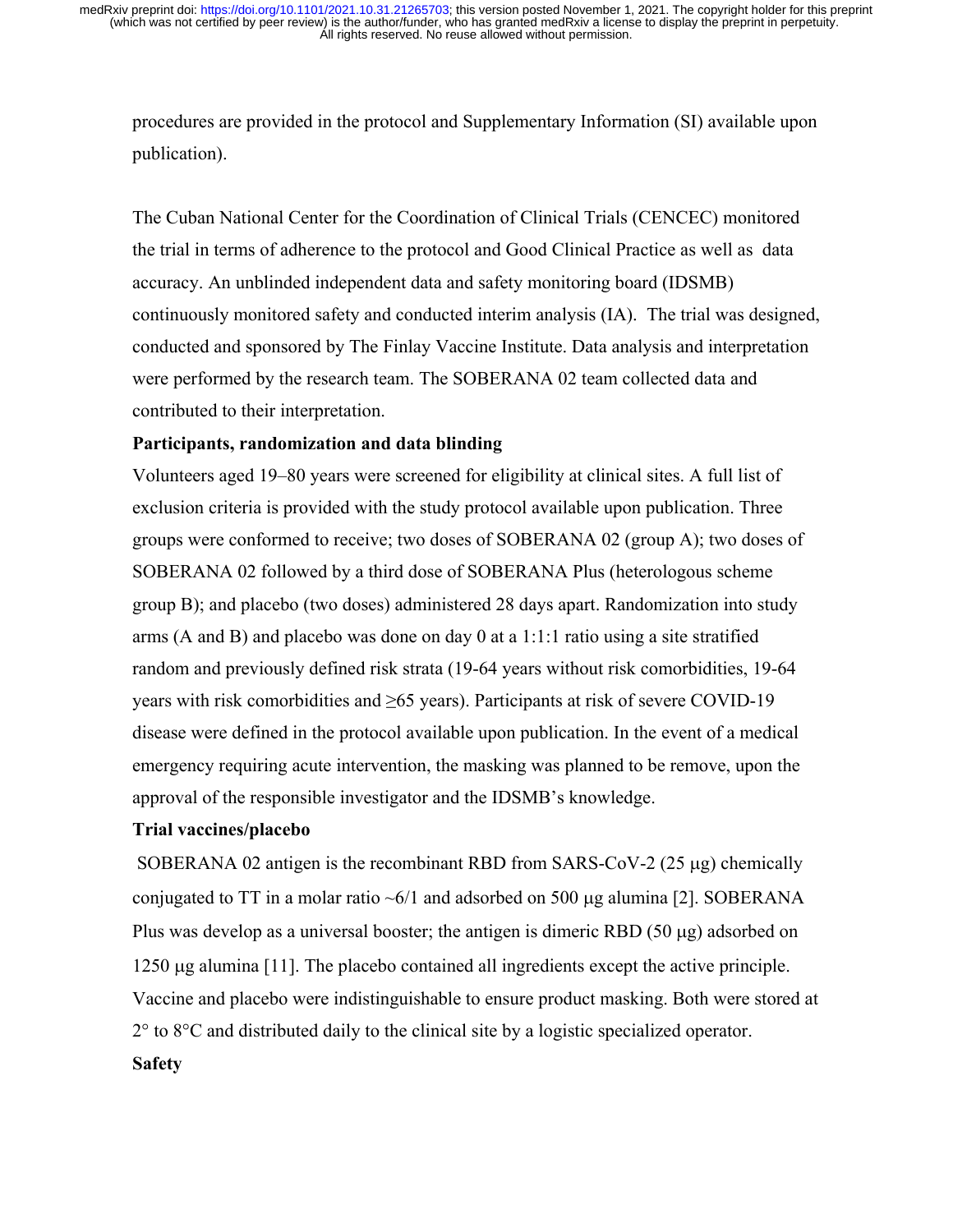AEs were classified as solicited and unsolicited; as mild, moderate and severe; and vaccine related or non-related. Frequencies were calculated after each vaccine/placebo dose: solicited local and systemic, during 7 days; unsolicited, during 28 days; leading to protocol discontinuation, demanding medical attention or classified as serious, during 30 days. IDSMB continuously monitored cases of COVID-19 and severe COVID-19. Safety was evaluated in the "Safety Population"(SP): participants receiving at least one dose of the vaccine candidates or placebo.

### **Efficacy**

The primary endpoint was VE in preventing the occurrence of symptomatic COVID-19 confirmed by positive SARS-CoV-2 RT-PCR nasopharyngeal swab (RT-PCR) with onset at least 14 days after the last injection in the per-protocol population (PPP). Primary endpoint was judged blinded by COVID-19 hospital doctors, reviewed by specially trained doctors and finally by the study's Principal Investigator (PI).

COVID-19 symptomatic disease was considered if participants had at least one major symptom or sign or two minor symptoms (major signs or symptoms: dyspnea, oxygen saturation ≤92%, persistent thoracic pain, neurological disorders, clinical or radiographic evidence of pneumonia; minor symptoms: fever, chills, myalgia, headache, sore throat, running nose, diarrhea/vomits, myalgia, malaise, cough, dysgeusia/anosmia). RT-PCR was conducted by the SARS CoV-2 National reference laboratory at the "Pedro Kouri" Tropical Medical Institute, Havana, Cuba. Participants with symptoms or reporting direct contact with a positive RT-PCR person were allocated to a COVID-19 hospital designed by the Ministry of Health and showed their "study's identity card". After a positive RT-PCR, they were hospitalized and daily followed to assess symptom severity, until hospital discharge after negative RT-PCR and symptoms resolved.

VE at the primary endpoint was evaluated across risk strata for severe disease (19-64 years without risk comorbidities; 19-64 years with risk comorbidities; and  $\geq 65$  years), sex (female or male), and skin color (white, black and mixed-race). Secondary outcomes for VE were severe systemic confirmed COVID-19 disease (serious or critical), defined by one of the following criteria: polypnea; x-rays infiltration/condensation, pulmonary echography; oxygen saturation ≤90% or assisted mechanic ventilation (serious disease),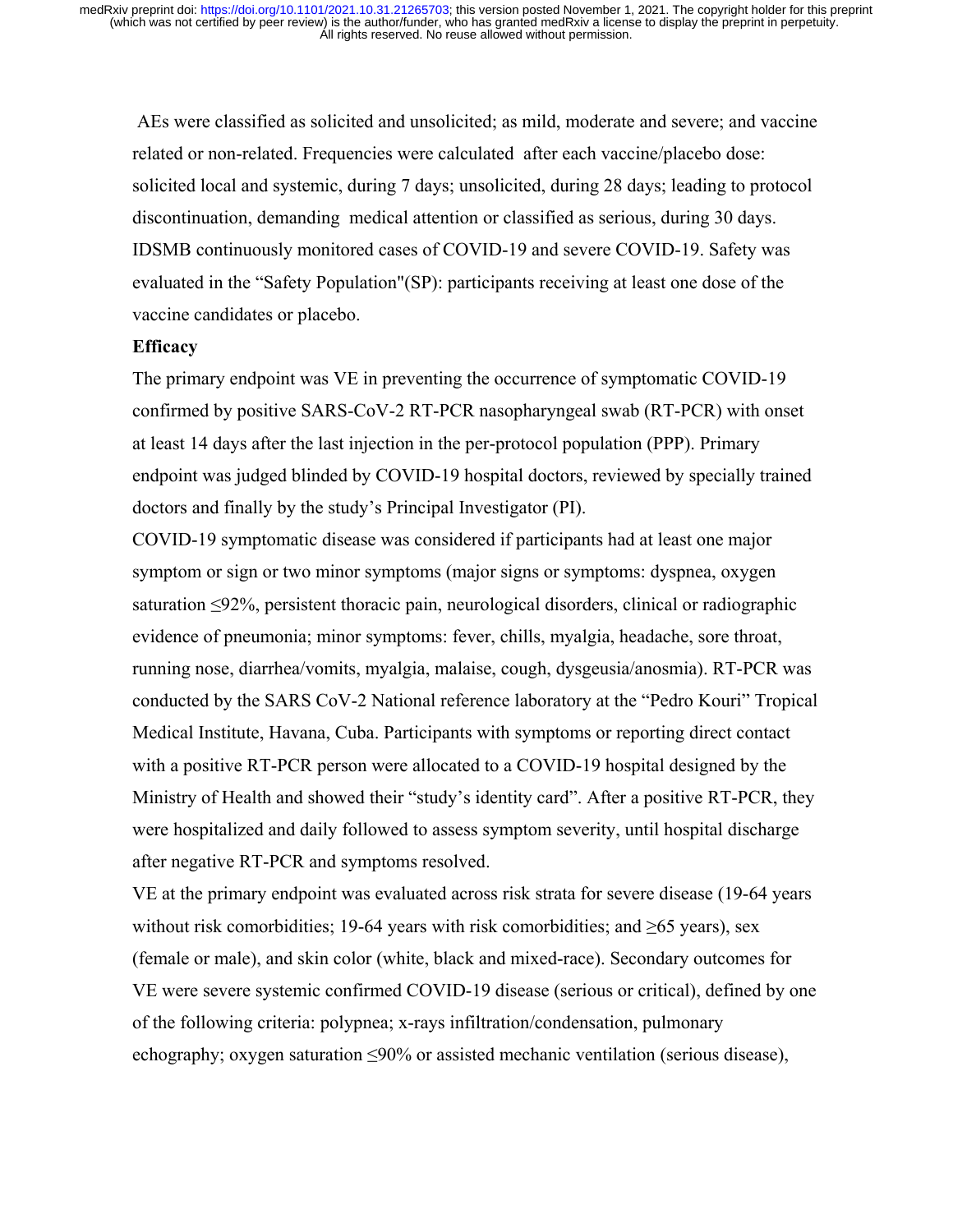acute respiratory distress syndrome or evidence of septic shock (critical disease). (Other secondary outcomes are included in SI upon publication).

### **Statistical analysis**

To evaluate the primary VE end point, the trial was designed with the hypothesis that the risk of symptomatic disease is reduced more than 60% compared to placebo group. The lower limit of the 95% confidence interval (CI) was  $\geq$ 30%, which points to the rejection of the null hypothesis (that the efficacy of either vaccination scheme is  $\leq 30\%$  [12]. VE was calculated as the percentage reduction in the hazard ratio (HR) as  $VE=100 \times (1 - HR)$ %, in the vaccine groups as compared with placebo, separately, with HR estimated from a stratified Cox proportional hazards model. The design required to achieve 90% power (and 2.5% 1-sided type I error) to detect a HR of 0.4 (VE >60% to reduce the risk of symptomatic disease compared to placebo), with a null hypothesis HR of 0.7. VE bounds were derived using a Lan-DeMets O'Brien-Fleming approximation spending function. Two interim analyses (IA) were planned to be performed when detecting 53 and 106 symptomatic cases meeting the primary outcome definition more than 14 days after the last dose of the corresponding schedule.

A stopping criterion due to unacceptable toxicity (when the frequency surpassed 1%) was evaluated iteratively, with a Bayesian algorithm (SI upon publication).

### **Results**

## **Trial Population**

Recruited participants (44 031) underwent randomization (mean age: 48 years, 52 % female,  $18\% \ge 65$  years,  $28\%$  19-64 years with comorbidities) as follows: group A: 14 679 (two doses, SOBERANA 02), group B: 14 677 (three doses heterologous schedule) and group C: 14 675 (placebo) (Fig. 1). Baseline demographic characteristics were balanced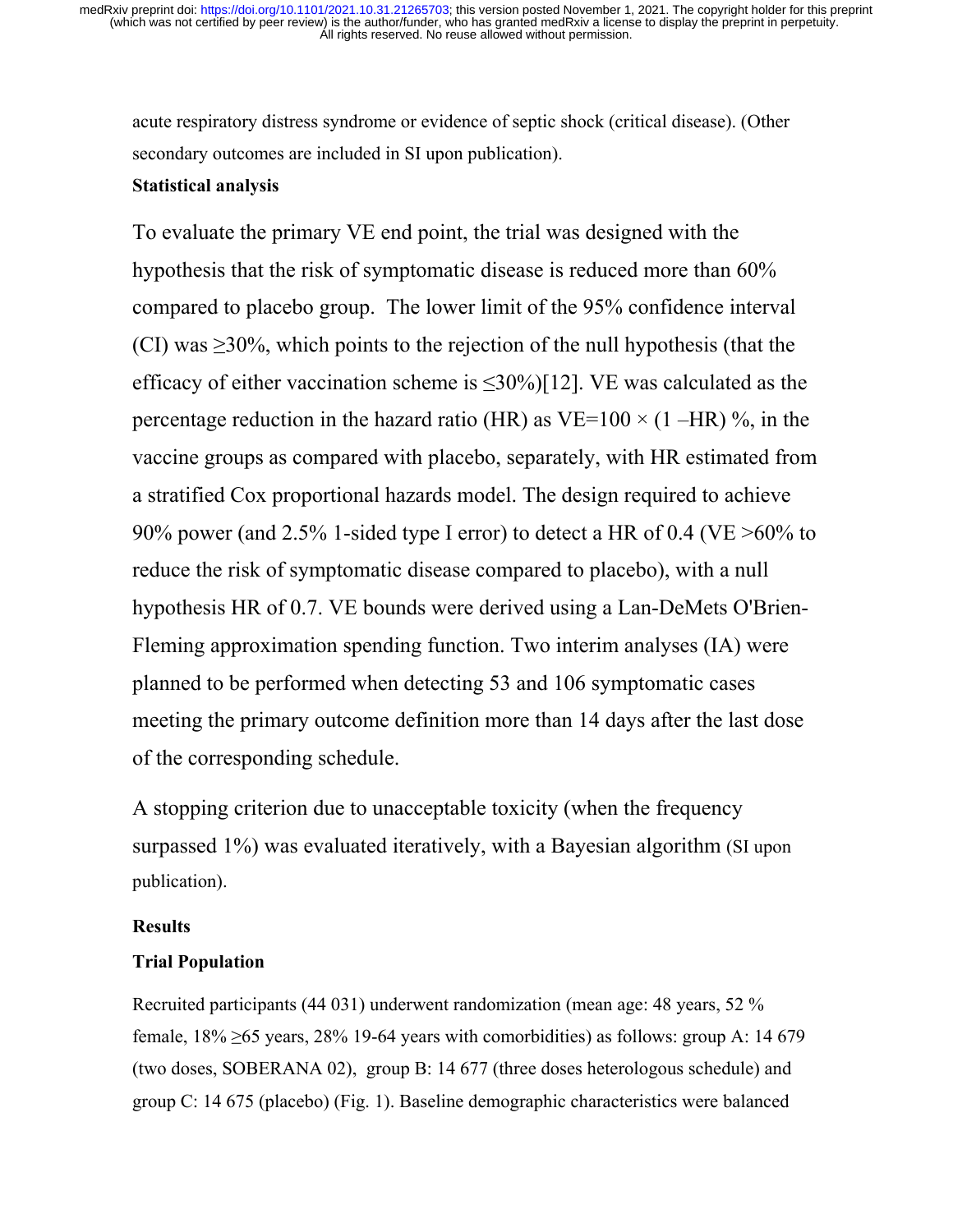between the placebo group and the intervention groups (Table 1). Demographic characteristics were balanced between the placebo group and the intervention groups (Table 1). The racial or ethnic proportions of represented Cuban demographics. Evidence of previous SARS-CoV-2 infection at baseline as detected by serologic rapid test testing was present in 0.4% participants.

173 participants withdraw their consent and didn't receive the  $2<sup>nd</sup>$  dose and 286 didn't receive the 3rd dose. Participants were excluded when detected positive RT-PCR before the administration of the 2nd dose (407 participants) and before the 3th dose (123 participants). Primary efficacy and safety were analyzed in PPP and SP respectively. The primary VE analysis included 42 557 participants receiving the first injection: placebo group  $(14\,303)$ , group A  $(14\,371)$  and group B  $(13\,883)$ ; 1 474 participants were excluded from the PPP (Fig. 1): placebo group (372), group A (308) and group B (794). The participants had a median follow-up duration of 50 days (range, 0-156) and 121 days (range, 0-136) after the third dose.

### **Safety**

Solicited AEs at the injection site occurred more frequently in the vaccine group than in the placebo group after both the first dose (7.7%, vs. 2.6%) and the second dose (1.9%, vs. 0.44%) (Fig. 2). After the third dose, the frequency of subjects with injection site AEs was 0.3%. In the vaccine groups  $A + B$ , injection site events were predominantly grade 1 in severity and lasted a median of 1 day after the first and second dose, and 2 days after the third dose. The most common injection site AE was pain after injection (2.6% vs. 8.2% in placebo and vaccine, respectively at any time). Delayed injection site reactions (those with onset on or after day 8) were noted in 21 participants  $(0.05\%)$  after the first dose, 5  $(0.01\%)$ after the second dose and 1 after the third dose (0.01%). Reactions were characterized by erythema, induration, and warmth, swelling and pain and all resolved over the following 15 days.

Solicited systemic AEs occurred more often in the vaccine groups than in the placebo group after both the first dose  $(2.0\%$ , vs.  $1.6\%$ ), the second dose  $(0.8\%$ , vs.  $(0.2\%)$  and  $(0.1\%$  after the third dose. Their severity in the vaccine groups changed slightly; for grade 2 events, from 6.5% after the first dose to 8.8% after the second dose; for grade 3, from 0.6% to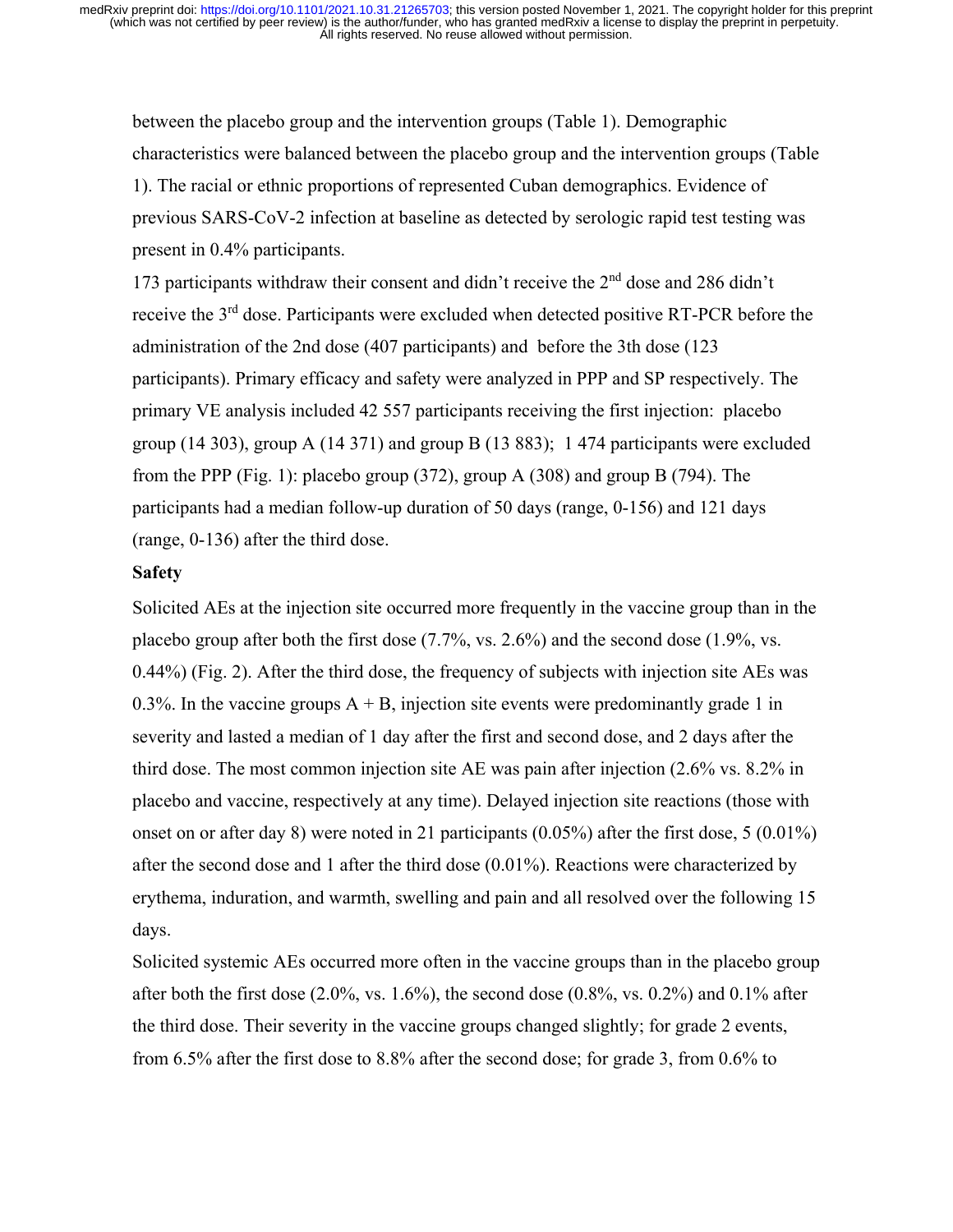0.4%. Solicited systemic AEs in the vaccine groups lasted a median of 1 day after the first and second dose, and 2 days after the third dose.

Both solicited injection-site (7.1% vs. 5.1%) and systemic AEs (2.4% vs. 2.2%) were more common among younger participants (19-64 years) than in  $\geq 65$  years group. AEs frequency reported during the 28 days after injection was similar in all groups: grade 3 AEs in the placebo group (3.8%), in the vaccine groups (3.4% and 4.2%, for groups A and B, respectively) and serious adverse events (7.9%, 6.7% and 6.7% in placebo, A and B groups respectively).

All-cause mortality was unbalanced, 9 and 11 (0.1% each one) among vaccine recipients and 24 (0.2%) in placebo recipients.

### **Efficacy**

The final analysis of the two-dose schedule detected 198 cases of COVID-19: 43 in the vaccine group A (0.8 per 1000 person-years; 95% CI, 0.6 to 1.1) and 155 in the placebo group (2.7 per 1000 person-years; 95% CI, 2.3 to 3.2), indicating 71.0% VE (95% CI, 58.9- 79.1%; P<0.001) for the prevention of symptomatic SARS-CoV-2 infection as compared to placebo (Fig. 4A).

The final analysis of the three-dose schedule informed 170 cases of Covid-19: 15 cases in the vaccine group B, (0.1 per 1000 person-years; 95% CI, 0.1 to 0.1) and 155 cases in the placebo group, indicating 92.4% VE (95% CI, 86.9-95.6%; P<0.001) for the prevention of symptomatic SARS-CoV-2 infection as compared to placebo (Fig. 4B).

VE against severe COVID-19 was for two-dose schedule 63.0% (2/14731 cases in group A vs 6/14303 cases in placebo), and for heterologous three-dose schedule, 100%. (0/13 883 cases in group B vs 6/14303 cases in placebo). VE for the prevention of COVID-19 death was for two-dose 59.0% (3/14731 cases in group A vs 8/14303 cases in placebo) and for heterologous three-dose schedule 100%. (0/13 883 cases in group B vs 8/14303 cases in placebo).

## **Discussion**

SOBERANA 02 conjugate vaccine is a safe and efficacious vaccine for the prevention of symptomatic COVID-19 in adults' population 19-80 years. The trial was planned for measuring >60% expected efficacy by protocol when original SARS CoV-2 strain was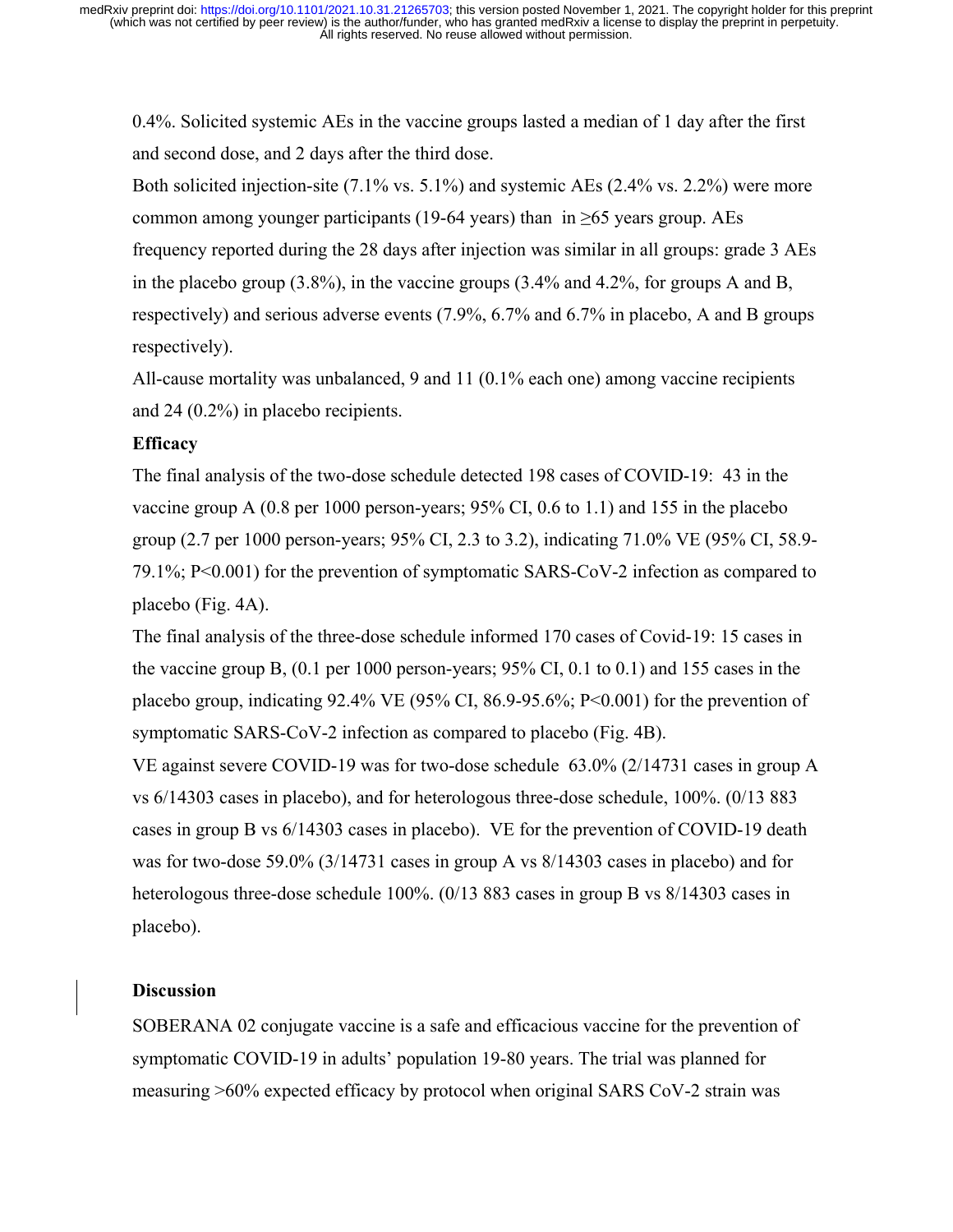predominant in Havana, the trial site. In fact, Two-dose VE of 62% was attained in the IA while the trial was running during predominant transmission of β VOC (74% isolates in Havana) carrying the E484K mutation that substantially reduces its neutralization by antibodies in sera of convalescent and vaccinated persons [13]. At the final analysis a shift from β VOC to  $\delta$  VOC was already installed in Havana.[14] A higher two-dose VE of 71% was obtained at preventing symptomatic disease. The heterologous third dose of SOBERANA Plus showed however at 91.2% VE at IA and slightly increased to 92.4% at the present final analysis. Noteworthy, VE was invariably high independently of VOC circulating.

A very favorable safety profile was revealed within a median safety follow-up of  $\sim$ 2 months after full vaccination. It was characterized by mild, transient, local reactogenicity and the absence of serious vaccine-related AEs. Unlike other vaccines, systemic AEs were not predominant. Noteworthy, the number of local AEs reported were substantially reduced for the third dose (SOBERANA Plus). This vaccine was previously evaluated in SARS CoV-2 convalescent. [8] The remarkable safety and the increase of efficacy attained here confirm its potential as universal booster; it was highly efficient in preventing severe disease and death, attaining 100 %.

In this study, final VE was computed 14 days after the last immunization; this is, for participants receiving the three-dose heterologous schedule, on day 70 after the first immunization. The main limitation of this study— as of most phase 3, COVID19 VE studies— is the narrow time window for VE evaluation. The waning of immunity over time and its impact on efficacy are key aspects that deserve the highest attention. At present, we are following time evolution of protection as well as its behavior towards new circulating variants; these aspects will be addressed in other communications. In conclusion, the conjugate vaccine SOBERANA 02 was efficacious and induced crossprotection during a dominant circulation of the VOC  $\beta$  and VOC  $\delta$ . The third heterologous dose of SOBERANA Plus increase efficacy up to an outstanding 92.4 % preventing severe disease and death.

Taken together, our findings indicate that SOBERANA 02 is a promising vaccine that can be used in a two-dose regime or in heterologous three dose combination with SOBERANA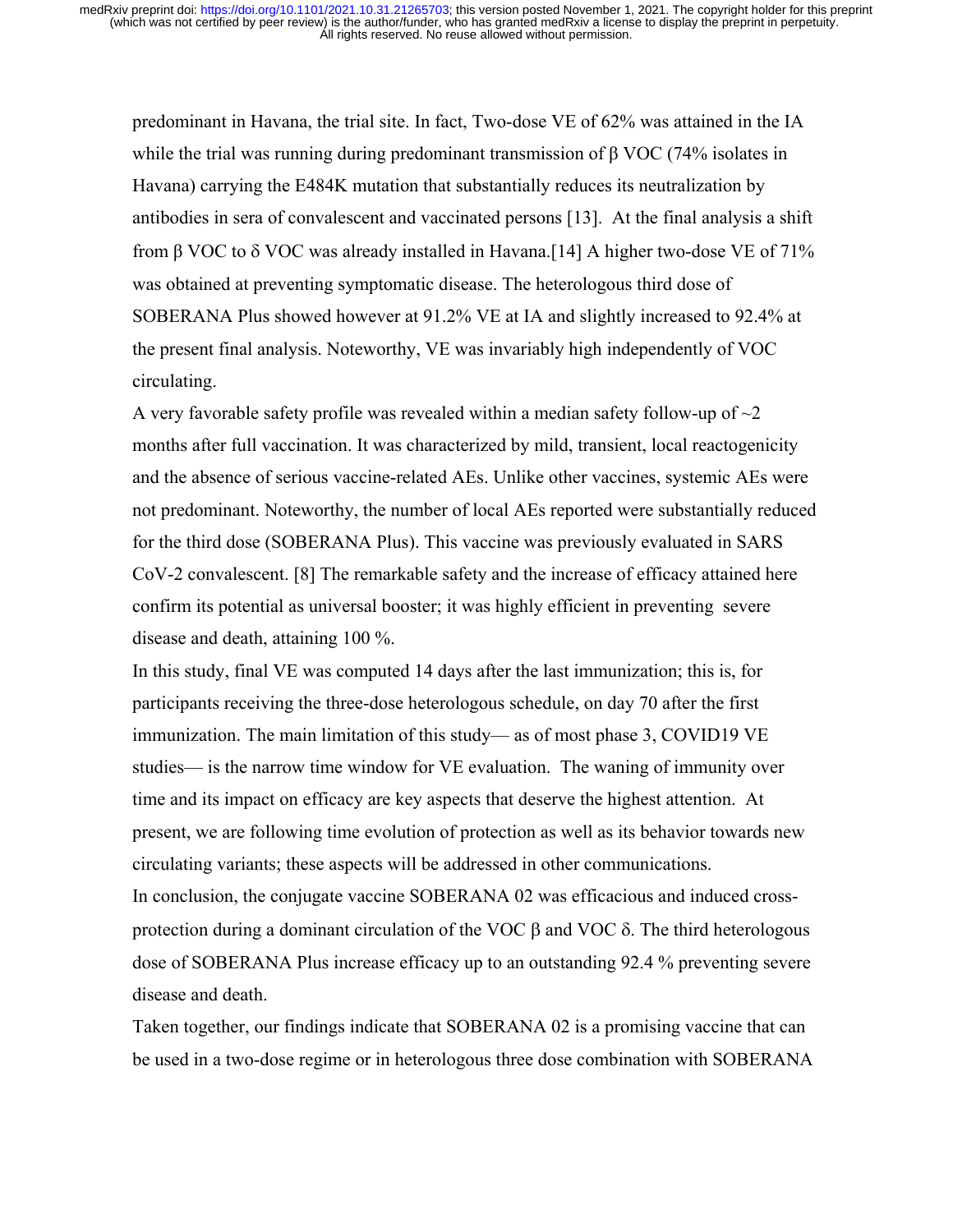plus to fight COVID19 pandemic in adults population. According to the safety profile and efficacy, it is a potential vaccine for pediatric age.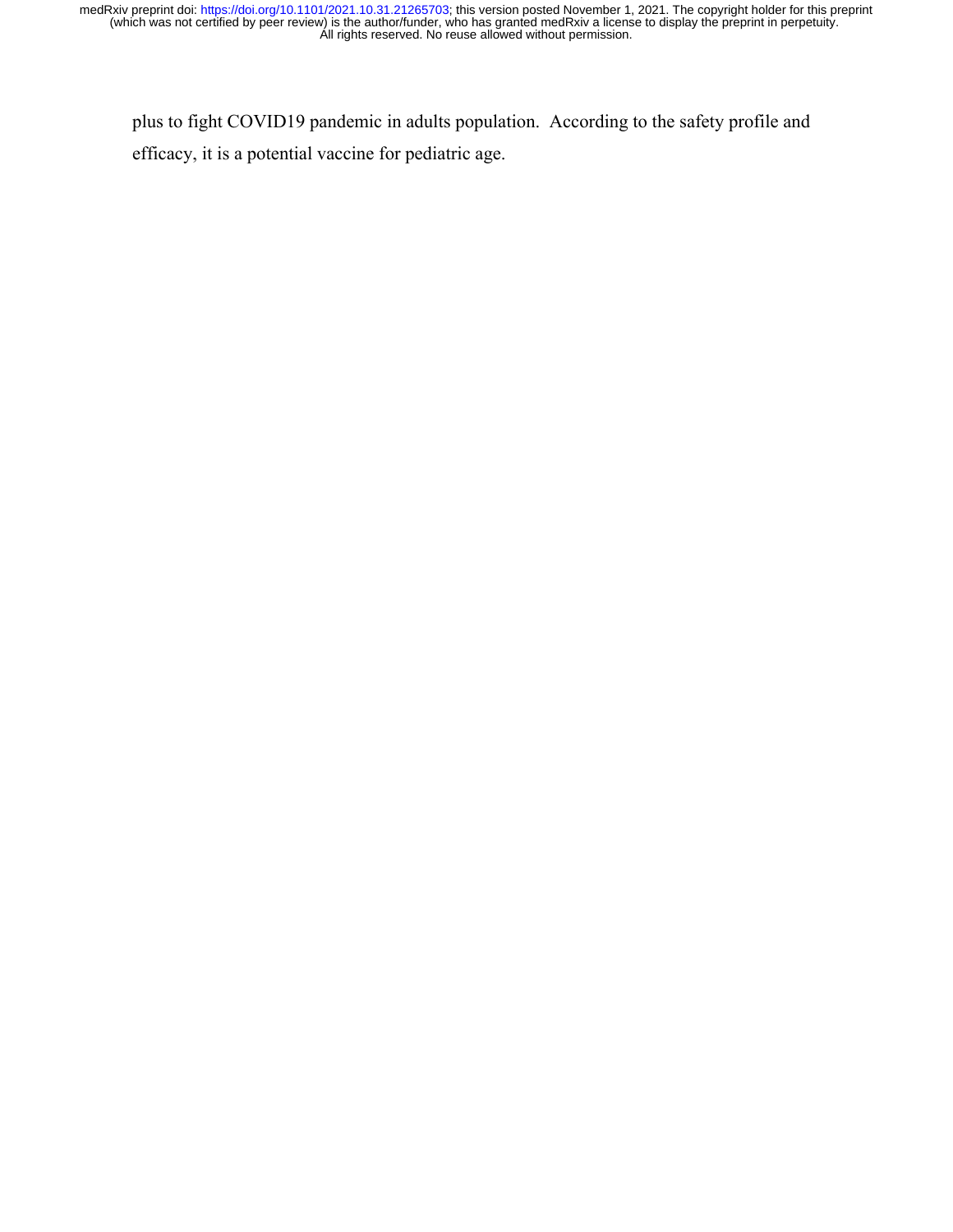#### **[Disclosures]**

Supported by Finlay Vaccine Institute, Biocubafarma and by Fondo Nacional de Ciencia y Técnica (FONCI-CITMA-Cuba, contract 2020-20).

Disclosure forms provided by the authors are available with the full text of this article upon publication. A data sharing statement provided by the authors is available with the full text of this article upon publication

#### **[Acknowledgments]**

We specially thank all the volunteers participating in the trial and the members of the SOBERANA-Phase 3 clinical trial team (listed in the Supplementary Appendix upon publication) for their dedication and the contributions to the trial.

We also thank the member of IDSMB: M.D. N. A. Jimenez Perez, (Chair and Clinical Expert) and M.D C. M. Fonseca Gómez (Clinical Expert) from Tropical Medicine Institute "Pedro Kouri", M.D G. María Suárez Formigo (Immunologist Expert) and MsC P. Lorenzo-Luaces Alvarez (Statistic Expert) from Center for Molecular Immunology, M.D. M. Martínez Cabrera (Clinical Expert) from the Ministry of Public Health.

We also thank Rolando Pérez, Ileana Morales, and Eduardo Martinez (BioCubaFarma), for advice and support to the project, Lila Castellanos for scientific advice and corrections.

#### **References**

https://doi.org/10.1016/j.lana.2021.100079

<sup>1</sup> P. R. Krause, T.R. Fleming, I. M. Longini, R. Peto, S.Briand, D.L. Heymann, et al., SARS‐CoV‐2 Variants and Vaccines, N Engl J Med 2021; 385:179‐186

<sup>2</sup> Y. Valdes‐Balbin et al., SARS‐CoV‐2 RBD‐Tetanus Toxoid Conjugate Vaccine Induces a Strong Neutralizing Immunity in Preclinical Studies, ACS Chem. Biol. 2021, 16, 7, 1223–1233, https://doi.org/10.1101/2021.02.08.430146.

<sup>&</sup>lt;sup>3</sup> Schneerson R, et al. Haemophilus influenzae type B polysaccharide-protein conjugates: Model for a new generation of capsular polysaccharide vaccines. Prog Clin Biol Res 1980, 47, 77–94

<sup>4</sup> Astronomo RD, Burton DR. Carbohydrate vaccines: developing sweet solutions to sticky situations? Nat Rev Drug Discov. 2010;9(4):308–24.

<sup>&</sup>lt;sup>5</sup> Costantino P, Rappuoli R, Berti F. The design of semi-synthetic and synthetic glycoconjugate vaccines. Expert Opin Drug Discov. 2011;6(10):1045–66.

<sup>6</sup> R. Mettu, Ch.‐Yun Chen, Ch.‐Yi Wu, Synthetic carbohydrate‐based vaccines: challenges and opportunities, Journal of Biomedical Science (2020) 27:9

<sup>7</sup> Goldblatt D. The indirect effect of pneumococcal conjugate vaccine. Lancet Glob Health. 2017;5(1):e6–7. <sup>8</sup> A. Chang‐Monteagudo, R. Ochoa‐Azze, Yanet Climent‐Ruiz et al. A single dose of SARS‐CoV‐2 FINLAY‐FR‐1A

vaccine enhances neutralization response in COVID‐19 convalescents, with a very good safety profile: An open‐label phase 1 clinical trial, The Lancet Regional Health‐Americas,

<sup>9</sup> Y. Chen, P. Tong, N. B. Whiteman et al., Differential antibody dynamics to SARS‐CoV‐2 infection and vaccination, bioRxiv preprint doi: https://doi.org/10.1101/2021.09.09.459504

<sup>&</sup>lt;sup>10</sup> Maria E. Toledo-Romani et al., Safety and Immunogenicity of anti-SARS CoV-2 conjugate vaccine SOBERANA02 in homologous or heterologous scheme. Pooled analysis of Phase I/IIa clinical trials, BioRxiv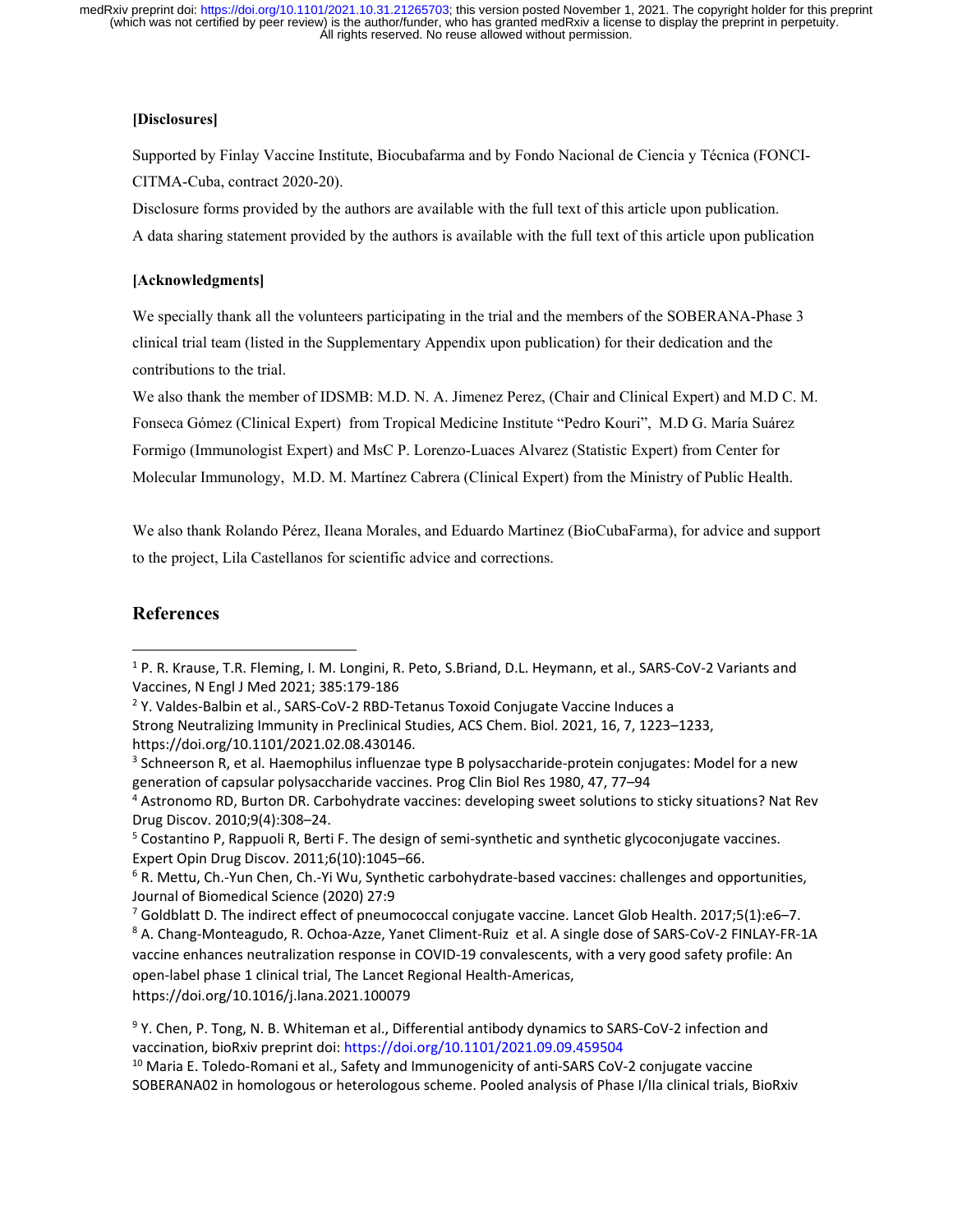<sup>11</sup> D. Santana-Mederos et al., A COVID-19 vaccine candidate composed of SARS-CoV-2 RBD dimer and Neisseria meningitidis outer membrane vesicles, RSC Chemical Biology, Submitted

<sup>12</sup> WHO consideration for an evaluation of COVID19 Vaccines. Point to consider for manufacturers of COVID 19 vaccines, Sept 2020

<u> Andreas Andreas Andreas Andreas Andreas Andreas Andreas Andreas Andreas Andreas Andreas Andreas Andreas Andr</u>

 $^{13}$  S. Jangra et al., SARS-CoV-2 spike E484K mutation reduces antibody neutralization, The Lancet, Microbe, 2021, e284, https://doi.org/10.1016/ S2666‐5247(21)00068‐9

<sup>14</sup> G. Guzman et al., updated report of the "Pedro Kouri"Tropical Medicine Institute on the circulating strains of SARS COVID19 in Havana, personal communication.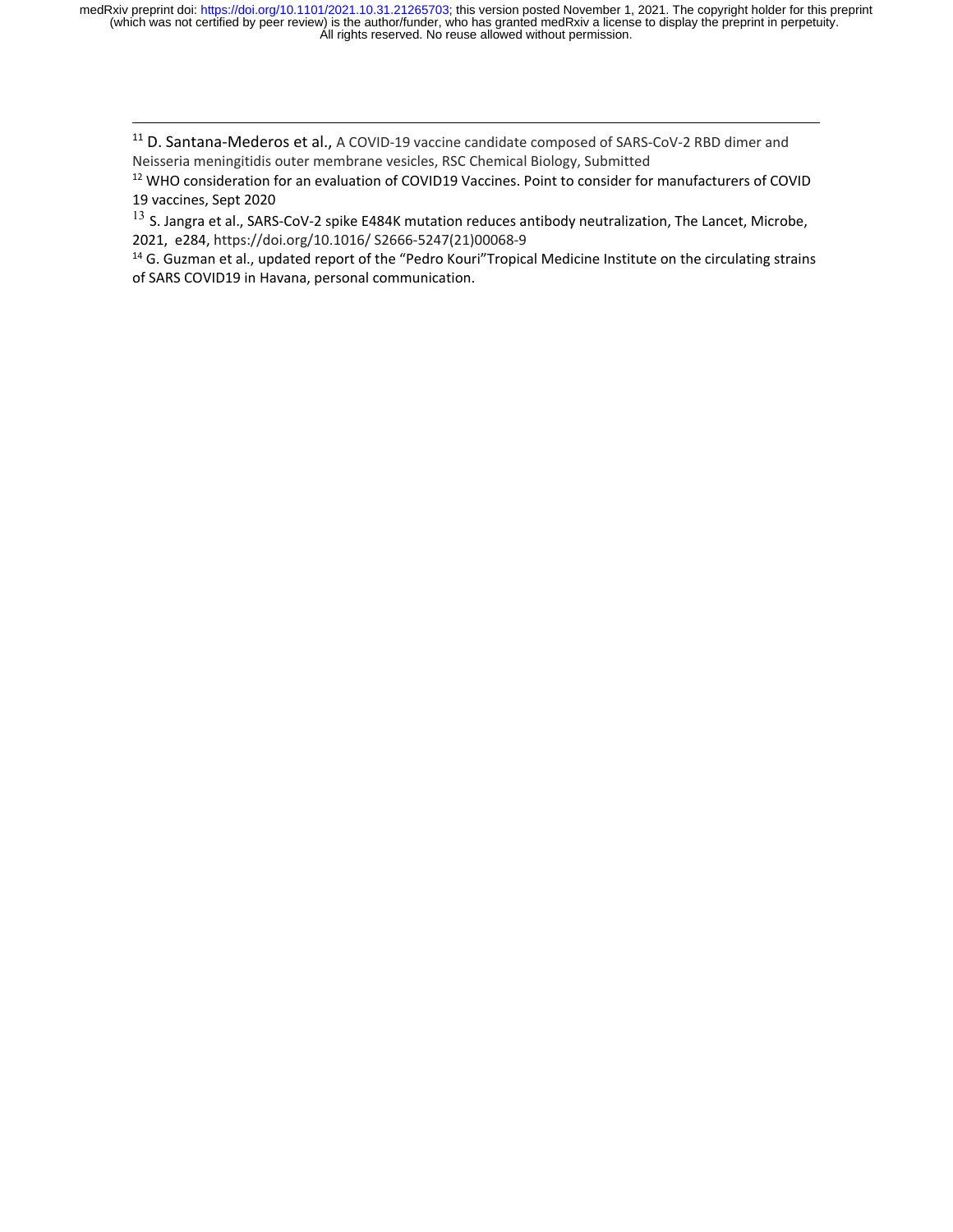

§Exclusion criteria included: acute infection disease on previous 7 days, mental disorders, known history of COVID‐19, history of hypersensitivity to components of the formulations, tetanus toxoid vaccine in the last 3 months, previous SARS‐CoV‐2 vaccine, any immunomodulatory therapy in the last 30 days, pregnancy, puerperium or breastfeeding, uncontrolled chronic diseases, HIV, unstabilized malignant disease or persons receiving cytostatics and/or radiotherapy.

\*"Lost of follow‐up" and "discontinued intervention" are not excluded from the analysis

**Figure 1 flowchart§**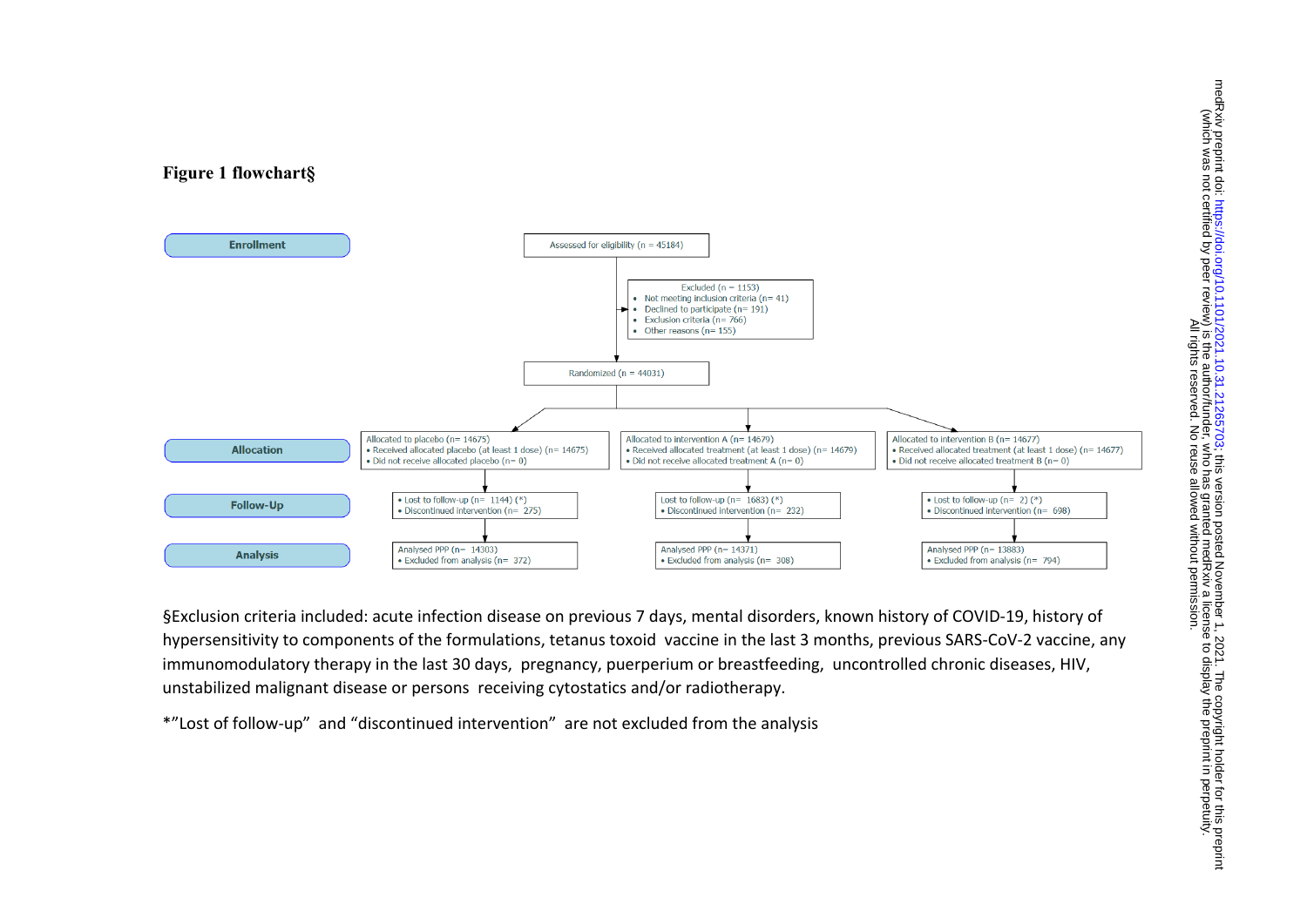|                                                            |               | Treatment Received§ |               |               |  |  |  |  |
|------------------------------------------------------------|---------------|---------------------|---------------|---------------|--|--|--|--|
| Characteristic                                             | Overall       | Placebo             | Group A       | Group B       |  |  |  |  |
|                                                            | $N = 44,0311$ | $N = 14,6751$       | $N = 14,6791$ | $N = 14,6771$ |  |  |  |  |
| Age - Mean (range) -                                       | 48 (18-81)    | 48 (18-81)          | 48 (18-81)    | 49 (18-81)    |  |  |  |  |
| years                                                      |               |                     |               |               |  |  |  |  |
| Race or ethnic group - n (%)                               |               |                     |               |               |  |  |  |  |
| <b>Black</b>                                               | 7,276 (17%)   | 2,453 (17%)         | 2,379 (16%)   | 2,444 (17%)   |  |  |  |  |
| Mixed-race                                                 | 10,738 (24%)  | 3,574 (24%)         | 3,575 (24%)   | 3,589 (24%)   |  |  |  |  |
| White                                                      | 26,017 (59%)  | 8,648 (59%)         | 8,725 (59%)   | 8,644 (59%)   |  |  |  |  |
| Sex - n(%)                                                 |               |                     |               |               |  |  |  |  |
| F                                                          | 23,102 (52%)  | 7,662 (52%)         | 7,694 (52%)   | 7,746 (53%)   |  |  |  |  |
| M                                                          | 20,929 (48%)  | 7,013 (48%)         | 6,985 (48%)   | 6,931 (47%)   |  |  |  |  |
| Comorbidities - n (%)*                                     | 18,074 (41%)  | 5,968 (41%)         | 6,064 (41%)   | 6,042 (41%)   |  |  |  |  |
| Asthma - n(%)                                              | 2,926 (6.6%)  | 994 (6.8%)          | 945 (6.4%)    | 987 (6.7%)    |  |  |  |  |
| COPD - n (%)                                               | 311 (0.7%)    | 95 (0.6%)           | 104 (0.7%)    | 112 (0.8%)    |  |  |  |  |
| Cancer - n (%)                                             | 263 (0.6%)    | 96 (0.7%)           | 79 (0.5%)     | 88 (0.6%)     |  |  |  |  |
| Obesity - n(%)                                             | 1,772 (4.0%)  | 592 (4.0%)          | 577 (3.9%)    | 603 (4.1%)    |  |  |  |  |
| Cardiovascular disease<br>$n(\%)$                          | 1,336 (3.0%)  | 454 (3.1%)          | 430 (2.9%)    | 452 (3.1%)    |  |  |  |  |
| Diabetes mellitus n(%)                                     | 3,673 (8.3%)  | 1,194 (8.1%)        | 1,224 (8.3%)  | 1,255 (8.6%)  |  |  |  |  |
| $CKD n(\%)$                                                | 111 (0.3%)    | 40 (0.3%)           | 36 (0.2%)     | 35 (0.2%)     |  |  |  |  |
| Immunodeficiency - n(%)                                    | 2,636 (6.0%)  | 870 (5.9%)          | 872 (5.9%)    | 894 (6.1%)    |  |  |  |  |
| HBP- n (%)                                                 | 13,703 (31%)  | 4,529 (31%)         | 4,572 (31%)   | 4,602 (31%)   |  |  |  |  |
| Severe malnutrition n(%)                                   | 354 (0.8%)    | 120 (0.8%)          | 128 (0.9%)    | 106 (0.7%)    |  |  |  |  |
| Age category and risk for severe Covid-19 (strata) - n (%) |               |                     |               |               |  |  |  |  |
| ≥65 years                                                  | 7,908 (18%)   | 2,634 (18%)         | 2,639 (18%)   | 2,635 (18%)   |  |  |  |  |
| 19-64 years                                                | 23,642 (54%)  | 7,895 (54%)         | 7,875 (54%)   | 7,872 (54%)   |  |  |  |  |
| 19-64 years with                                           | 12,481 (28%)  | 4,146 (28%)         | 4,165 (28%)   | 4,170 (28%)   |  |  |  |  |
| comorbidities                                              |               |                     |               |               |  |  |  |  |
| Baseline RT-PCR test - n (%)                               |               |                     |               |               |  |  |  |  |
| Negative                                                   | 44,009 (100%) | 14,666 (100%)       | 14,676 (100%) | 14,667 (100%) |  |  |  |  |
| Positive                                                   | $22 (-0.1%)$  | $9$ (<0.1%)         | $3 (-0.1\%)$  | $10 (-0.1\%)$ |  |  |  |  |
| Baseline IgM anti-SARS-CoV-2 rapid test - n (%)            |               |                     |               |               |  |  |  |  |
| Negative                                                   | 44,013 (100%) | 14,670 (100%)       | 14,673 (100%) | 14,670 (100%) |  |  |  |  |
| Positive                                                   | 18 (< 0.1%)   | $5$ (<0.1%)         | $6$ (<0.1%)   | $7$ (<0.1%)   |  |  |  |  |
| Baseline IgG anti-SARS-CoV-2 rapid test - n (%)            |               |                     |               |               |  |  |  |  |
| Negative                                                   | 43,947 (100%) | 14,644 (100%)       | 14,651 (100%) | 14,652 (100%) |  |  |  |  |
| Positive                                                   | 84 (0.2%)     | 31 (0.2%)           | 28 (0.2%)     | 25 (0.2%)     |  |  |  |  |

#### *Table 1. Demographics and clinical characteristics at baseline.*

1 Mean (Range) or Frequency (%)

§Treatment received:

Placebo;

Group A‐ Two doses of SOBERANA 02, 28 days apart;

Group B‐ Two doses of SOBERANA 02 and 1 dose of SOBERANA PLUS, 28 days apart.

\*Participants with risk's comorbidities of severe COVID‐19 disease were considered with at least one of these conditions: moderate‐to‐severe asthma; chronic obstructive pulmonary disease (COPD); cancer; severe obesity (body mass index [the weight in kilograms divided by the square of the height in meters] ≥40), cardiovascular disease; diabetes (type 1or type 2); chronic kidney disease (CKD); controlled or uncontrolled high blood pressure (HBP), other immunodeficiency and severe malnutrition.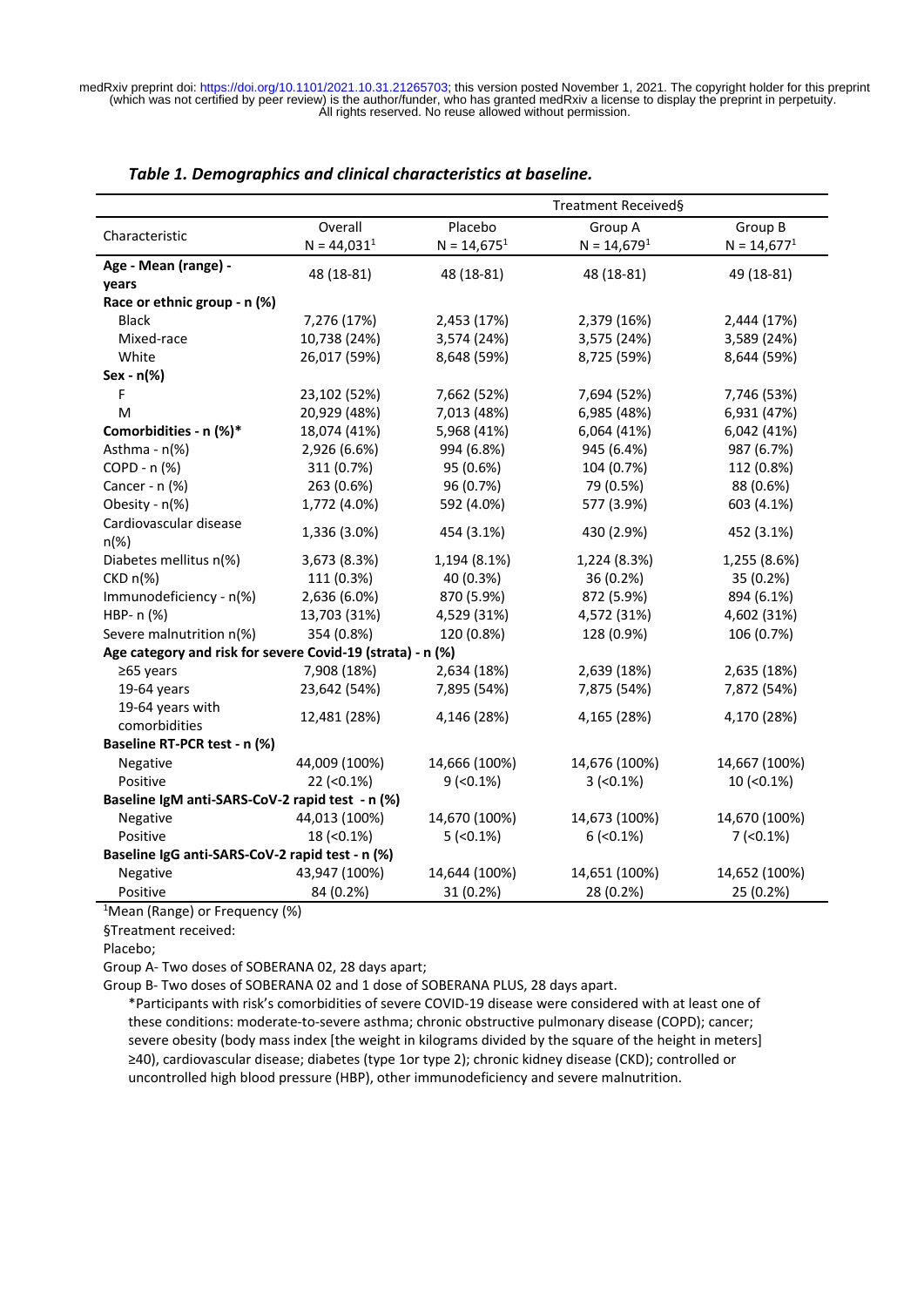

\* Comparative plot: The percentage of participants with solicited local and systemic AEs during the 7 days after each vaccination (any grade: mild, moderate, severe).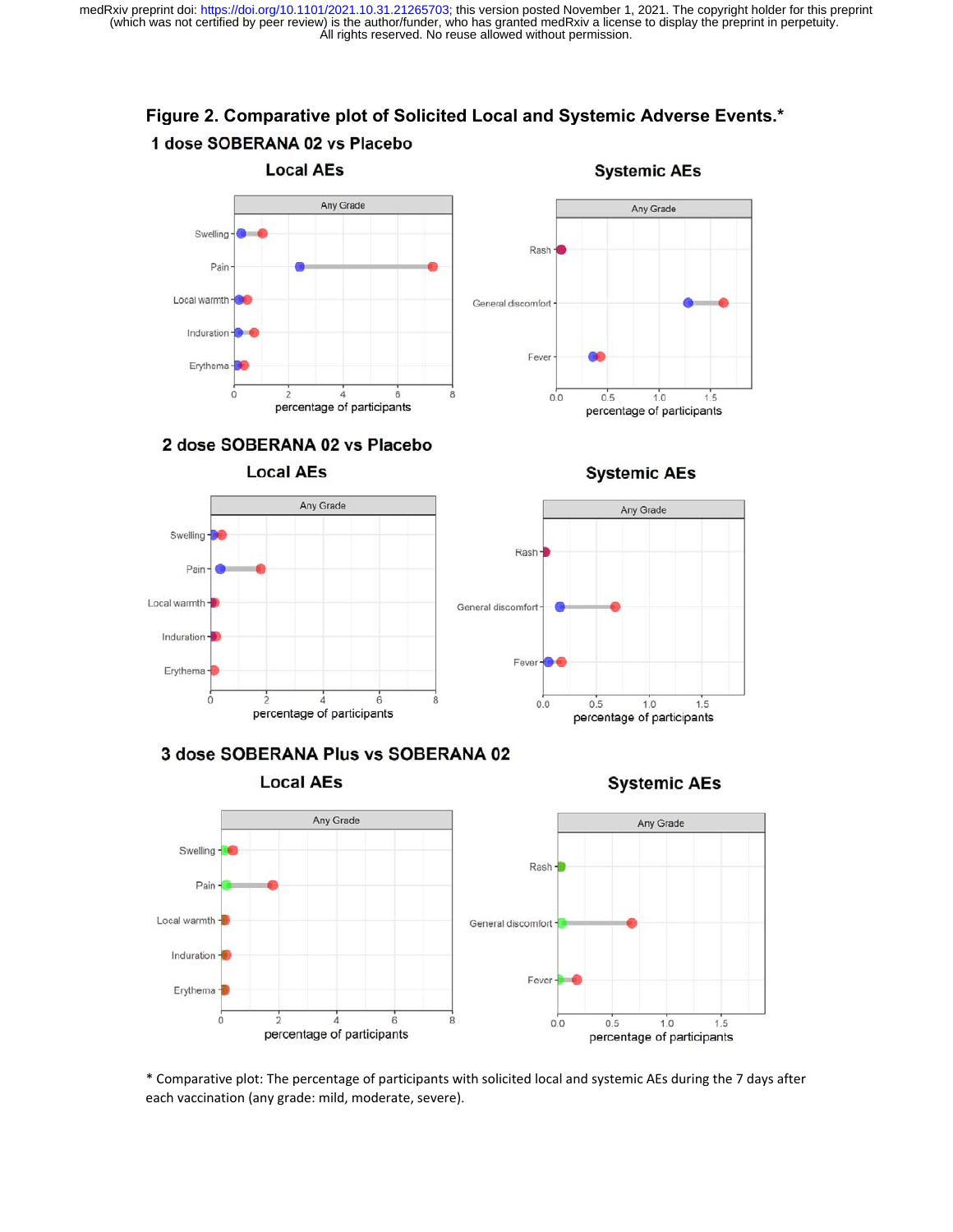



The time period for surveillance of the full analysis population was from 14 days after receipt of the last vaccine dose through approximately ~2 months of follow‐up